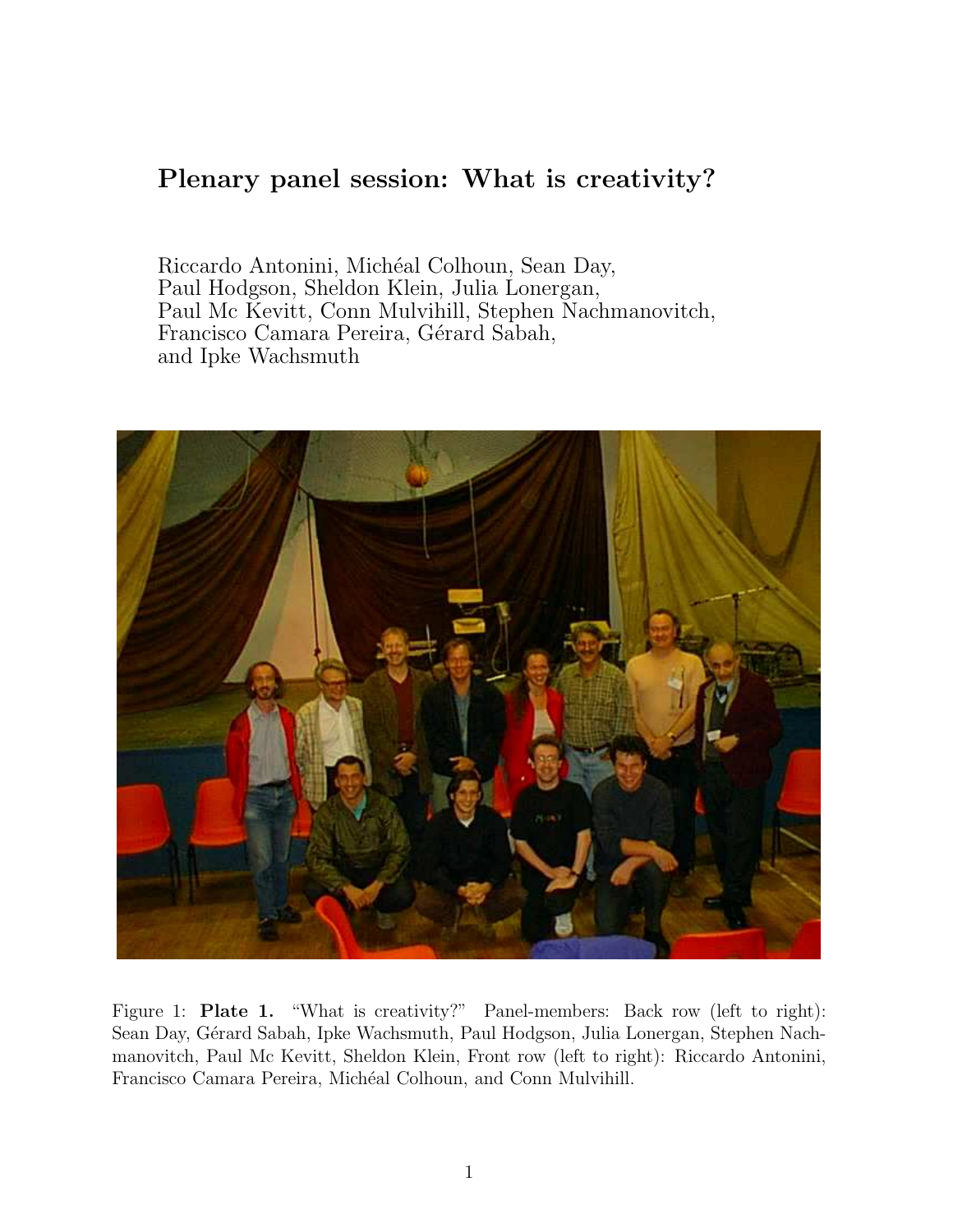Conn Mulvihill asked a number of questions on creativity in the call for papers, as given in the introduction to this book, the central one being, what is creativity? He also contributed a paper on creativity and asked the question, is creativity algorithmic? Conn also used these two questions to kick off the panel discussion as well as singing the song "Raglan Road" the words of which were written by the poet Patrick Kavanagh and the tune of which is "The dawning of the Day".

Conn's paper points out that any language is taken to be characterisable through form and content and creativity activity occurs where form and content mix. Paradoxes mix form and content in a special way and ambiguity and diagonalisation appear where form and content mix whereas algorithmic studies are mainly concerned with space/time metrics and not with form/content interplay. It is posited in the paper that any language supporting creativity should mix form and content and be marked by ambiguity and reflective arguments and hypertext might be an example.

Riccardo Antonini said creativity is, in his view, a form, a very special one indeed, of mastering a given language. Triviality is on the contrary the common use of such a language. For example, in his game "Let's compose together" there is a language whose lexicon is the set of all the possible objects (and their attributes: colours, sound etc.).

The syntax, that in Greek means "putting things together", is very loose there, but still there is one, since there are only some ways to compose the objects together, while some others are not possible. For example, we cannot overlap objects one inside the other (we may of course, but we do not allow the people to do it). With such a lexicon and syntax, a trivial game is putting objects together at random. A creative way of putting them together is, on the contrary, for example, creating an alley, in which while you walk you listen to music, and watch the pictures and animations associated. The syntax is a constraint, the lexicon is the raw material, and the creativity is the capability of building non trivial phrases in this (or any other) language.

Sean Day said: as to whether an algorithm could be written for "creativity", I would have to say "No". It is possible to write algorithms that produce creative things - this is done all the time. Likewise, it is possible to be creative via algorithms - such is virtually a basic requirement of being creative. However, "creativity" in of itself is, by definition, un-bounded, infinite. "Creativity" is the essence of Gödel's Theorem - there will always be something, undefined and perhaps eternally indefinable, beyond the realm, transcending it. Thus: It is possible to shape algorithms for a computer/robot/android who could become highly creative, and quite probably could eventually (self?)-evolve creativity in wholly nonhuman forms. However, neither this nor any other entity nor algorithm can encompass the whole of "creativity", which is infinite.

Sheldon Klein commented: I think of creativity in the context of the cognitive worlds created collectively by groups of humans some 40,000 years ago, at the onset of the Upper Paleotlithic, when, after an archaeological record of more than a 150,000 years of unchanging technology, humanity embarked upon the exponential growth of creativity in the arts, technology and social organization that continues to the present day. I suggest that the source was in the invention of global classification schemes, in combination with analogical modes of reasoning. Semantic features may be viewed as an alternate notation for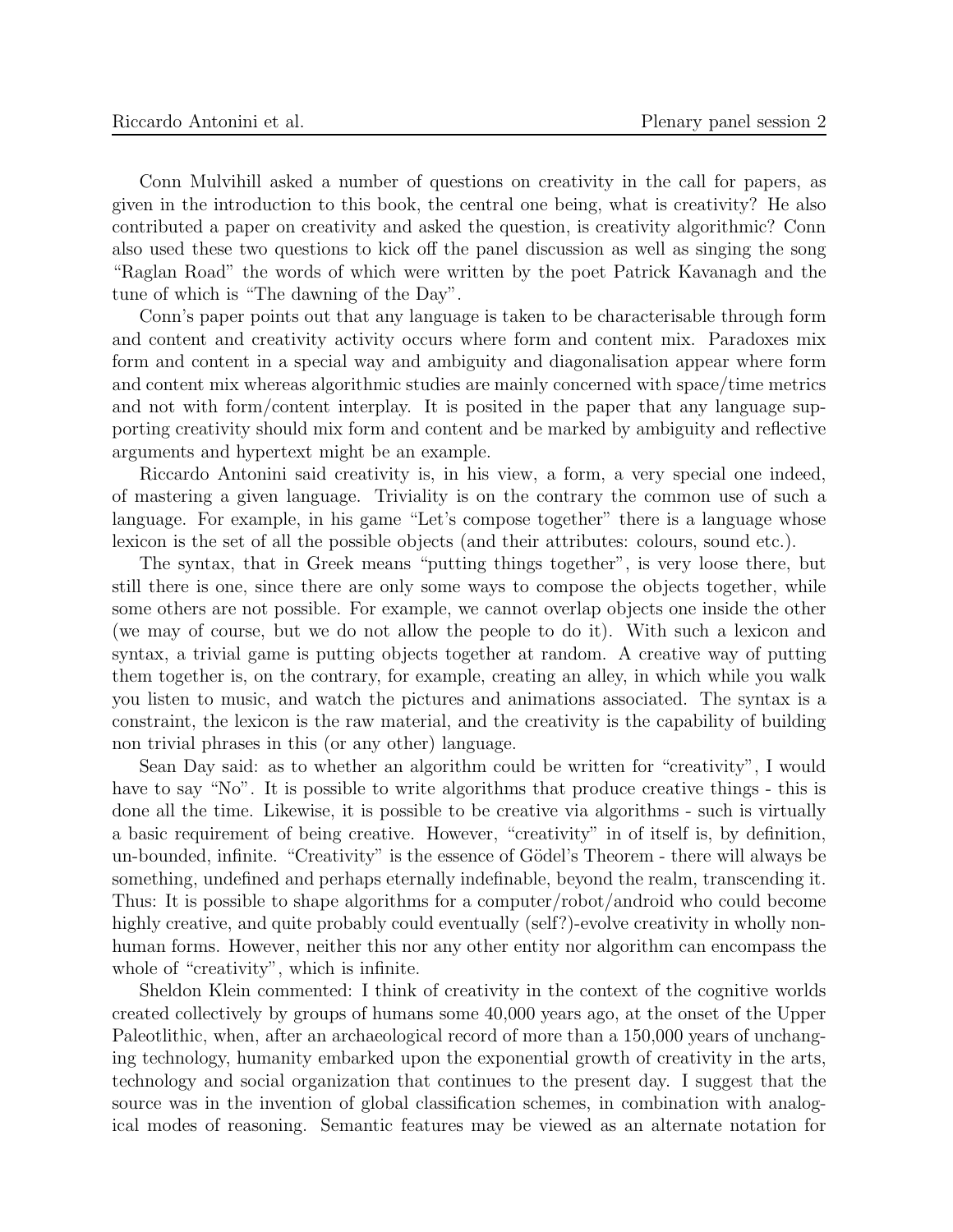class or category memberships. If complex set memberships are represented by boolean feature vectors, the vectors may also be interpreted as binary integers, and the minimum number of features needed appears as the number required to give a unique identifier to every element in the cognitive universe. If a 'hashing collision' occurs when a new entity is encountered, then adding a single new feature to the category system system can remove the ambiguity. But this addition doubles the size of the potential universe, and creates a vast domain of potential concepts that may be explored, at low cost, by analogy. The process can accelerate the discovery of new phenomena and the need for more features, with the result that exponential growth of the cognitive universe becomes a self-sustaining process.

Julia Lonergan said that Creativity and Natural Language Processing (NLP) have an objective in common, both seek for ways to represent meaning outside of natural language. Machine Translation has as its aim the representation of the meaning in natural language in an alternative form, usually called an interlingua. This form consists of defining the computational elements of language with a system of language independent symbols. In the case of famous literary works, such as Finnegans Wake, James Joyce relied on metaphorical extensions of meaning, idiomatic comparisons, and phonetic similarities to create riddles that also encode meaning in language. In both cases, the meaning is hidden in the deep structure and relies on the background knowledge of the recipient to decode the content. Theatrical compositions function similarly. In dance, for example, mime, gesture, music, and movement convey a story independent of language.

Thus, as a lexicographer, who has been trained to transfer the english language into its interlingual symbols NLP, and as an artist, writer, and dancer, who has given language related realities a form of expression outside the use of natural language, she finds that NLP and creativity converge at the point that both seek to capture and represent human expression in alternate ways.

Paul Mc Kevitt said that Conn asked two questions and with respect to the first one (what is creativity?) Geraint is right (Geraint Wiggins, a workshop attendee had made a point about creativity and the unexpected), in that the unexpected or surprise is interesting and hence creativity is surprise and in particular creativity is an emergent property of Free Play; Paul then played "The dawning of the day" on Ipke's tin whistle.

Stephen Nachmanovitch responded: Can creativity be taught? Are there algorithms for creativity? This is a very a important question, but it is important to turn it upside down. What one can teach is not creativity but the disinhibition of creativity. Every human being is born creative, is potentially creative all the time. Every one of us has created several billion cells just today. We are talking together in this room thanks to the creativity of the settlers of this island, of the people who built this building, of the people who evolved our languages. We exist in an environment of overwhelming, continuous, all-around creativity. Creativity is never a problem. The problem is the inhibition of creativity, which usually comes about through fear. Fear of embarrassment, fear of not being in control, etc. The algorithm that most affects my creativity is other people. That's why it's great to be speaking together today. I think that the formula for changing one's creativity is inviting another human being, with a somewhat different mind, into your